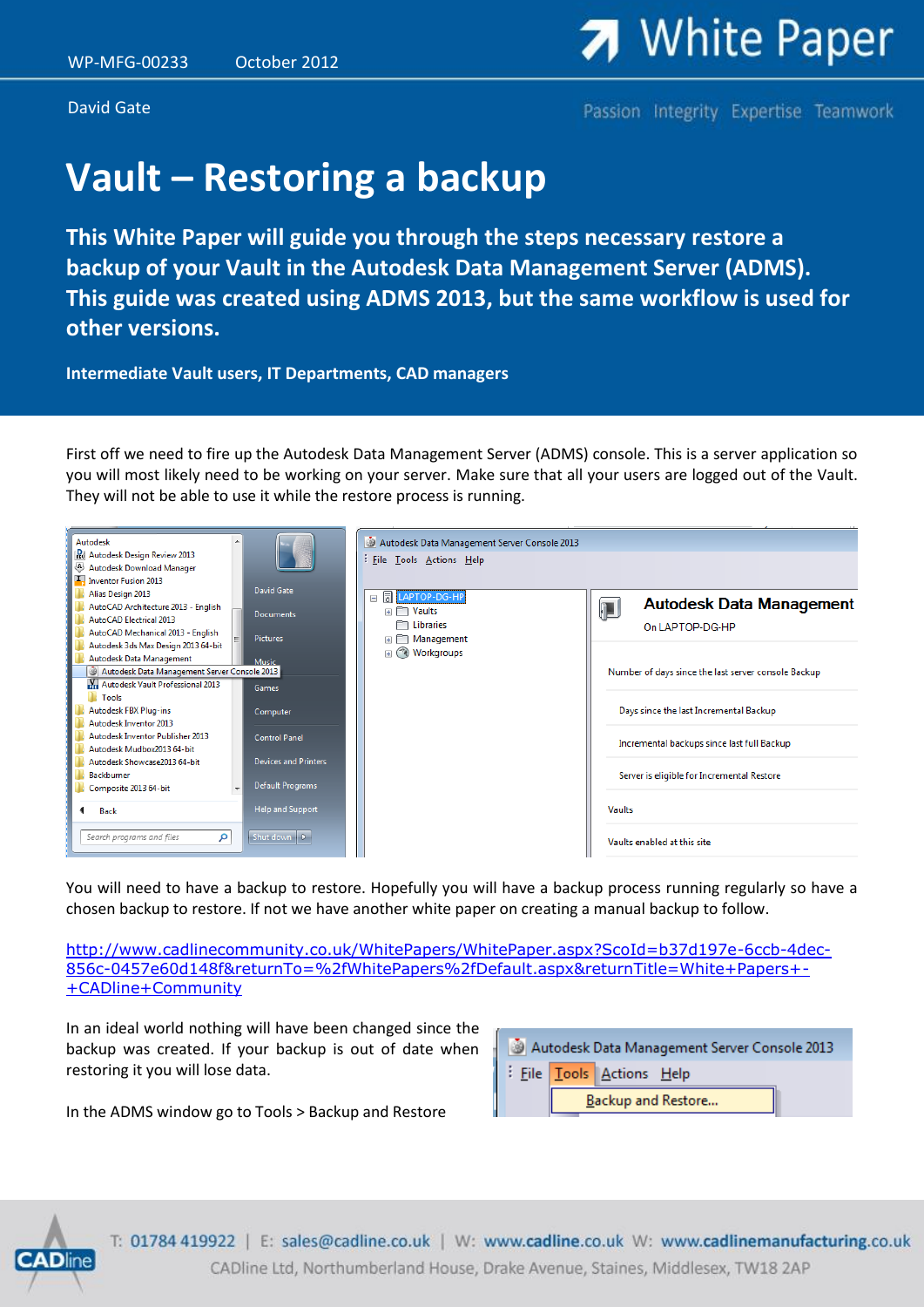

Passion Integrity Expertise Teamwork

In the window choose Restore.

|               | Backup and Restore Wizard  |                                          | $\mathbf{x}$ |
|---------------|----------------------------|------------------------------------------|--------------|
| $\rightarrow$ | <b>Backup or Restore</b>   | Welcome to the Backup and Restore Wizard |              |
|               |                            | Please select Backup or Restore:         |              |
|               | <b>Full or Incremental</b> |                                          |              |
|               | <b>View Results</b>        | <b>Backup</b>                            |              |
|               |                            | ◎ Restore                                |              |
|               |                            |                                          |              |
|               |                            |                                          |              |
|               |                            |                                          |              |
|               |                            |                                          |              |
|               |                            |                                          |              |
|               |                            |                                          |              |
|               |                            |                                          |              |
|               |                            |                                          |              |
|               |                            | Click 'Next' to continue                 |              |
|               |                            |                                          |              |
|               |                            | Next<br>Cancel<br>$\leq$ Back<br>Help    |              |

Choose your Restore type, Full is the norm. Locate your backup and pick a database and filestore location. Leaving all these options as default/original will keep everything as they are, again the norm.

| Backup and Restore Wizard                       |                                                                                                  | $\mathbf{x}$                                                              |  |  |  |  |  |  |
|-------------------------------------------------|--------------------------------------------------------------------------------------------------|---------------------------------------------------------------------------|--|--|--|--|--|--|
|                                                 | <b>Full or Incremental Restore Settings</b>                                                      |                                                                           |  |  |  |  |  |  |
| <b>Backup or Restore</b>                        | <b>O</b> Full Restore                                                                            |                                                                           |  |  |  |  |  |  |
| <b>Full or Incremental</b><br>➡                 | Support a Full or Incremental Backup                                                             |                                                                           |  |  |  |  |  |  |
|                                                 | <b>Incremental Restore</b>                                                                       |                                                                           |  |  |  |  |  |  |
| <b>View Results</b>                             | Option is available when no changes have occurred since the restore of the previous<br>Increment |                                                                           |  |  |  |  |  |  |
|                                                 |                                                                                                  | Select backup directory for restore:                                      |  |  |  |  |  |  |
|                                                 | C:\Vault Backup\VaultBackup_2012_10_05_10_21_43<br>$\cdots$                                      |                                                                           |  |  |  |  |  |  |
|                                                 | Database data location                                                                           |                                                                           |  |  |  |  |  |  |
|                                                 | <sup>O</sup> Default Restore Location                                                            |                                                                           |  |  |  |  |  |  |
|                                                 | Select Restore Location                                                                          |                                                                           |  |  |  |  |  |  |
|                                                 | Data File:<br>C:\Program Files (x86)\Microsoft SQL Server\MSSQL10.AUTOI<br>$\cdots$              |                                                                           |  |  |  |  |  |  |
|                                                 | Log File:                                                                                        | C:\Program Files (x86)\Microsoft SQL Server\MSSQL10.AUTOI<br>$\mathbf{m}$ |  |  |  |  |  |  |
|                                                 | <b>File Store location</b>                                                                       |                                                                           |  |  |  |  |  |  |
|                                                 | O Original Restore Location                                                                      |                                                                           |  |  |  |  |  |  |
|                                                 | Select Restore Location                                                                          |                                                                           |  |  |  |  |  |  |
|                                                 |                                                                                                  | $\sim$                                                                    |  |  |  |  |  |  |
|                                                 |                                                                                                  |                                                                           |  |  |  |  |  |  |
|                                                 |                                                                                                  |                                                                           |  |  |  |  |  |  |
|                                                 |                                                                                                  |                                                                           |  |  |  |  |  |  |
| Click 'Finish' to perform the Restore operation |                                                                                                  |                                                                           |  |  |  |  |  |  |
|                                                 |                                                                                                  |                                                                           |  |  |  |  |  |  |
|                                                 |                                                                                                  | Finish<br>< Back<br>Cancel<br>Help                                        |  |  |  |  |  |  |
|                                                 |                                                                                                  |                                                                           |  |  |  |  |  |  |



T: 01784 419922 | E: sales@cadline.co.uk | W: www.cadline.co.uk W: www.cadlinemanufacturing.co.uk CADline Ltd, Northumberland House, Drake Avenue, Staines, Middlesex, TW18 2AP